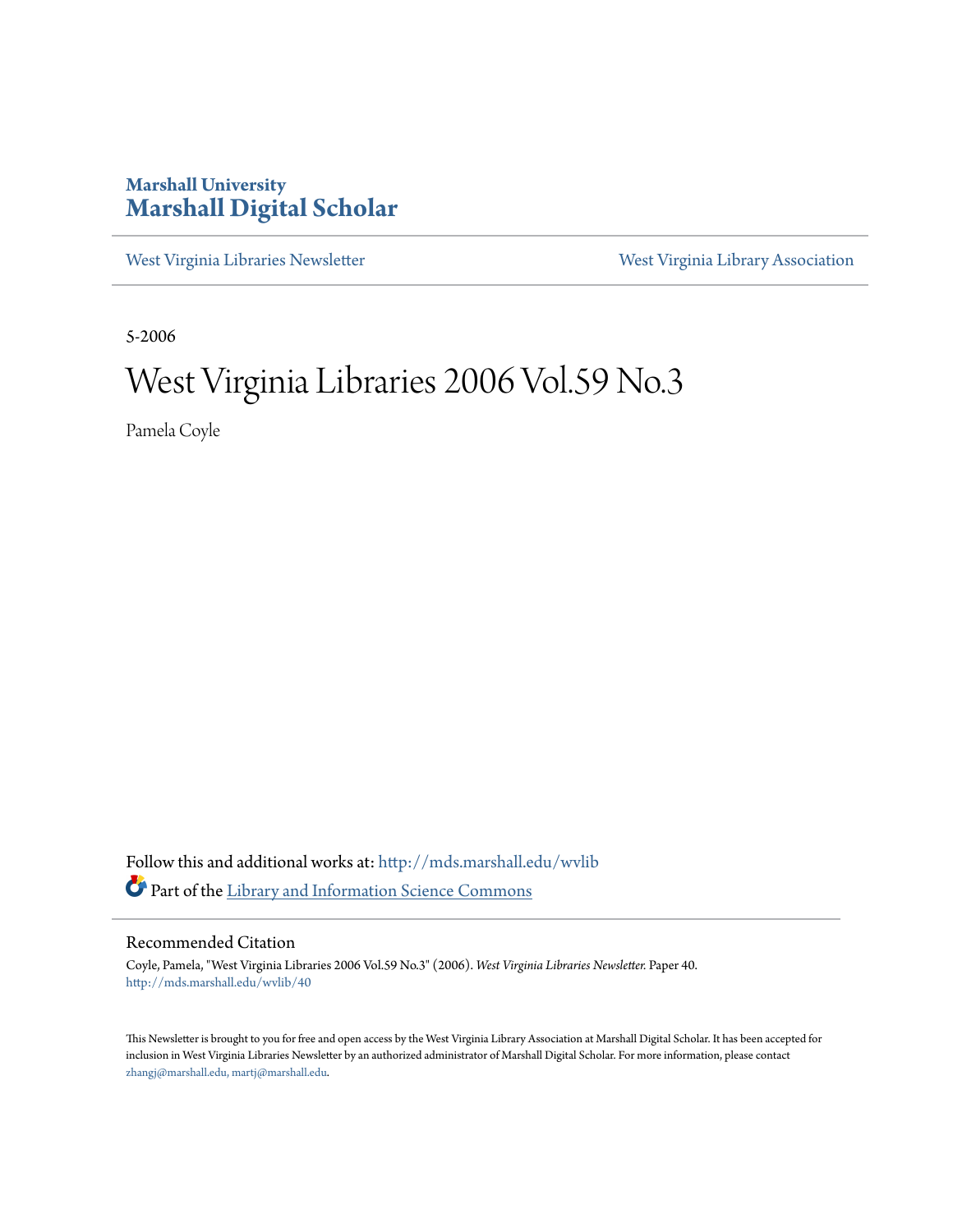

by Linda Mitchem, Children's Librarian Raleigh County Public Library



National Library Week is a week of importance to the staff at Raleigh County Public Library. In addition to the week being fine free for patrons, the library gears up for the annual Friends of the Library Book Sale. As part of the spring emphasis, the members work very diligently to insure the success of the sale. The results are shared with the library in much needed ways.

In order to show our appreciation, we honor them each year during National Library week with a themed event. This year, the theme was "You are a Treasure". Decorations of rich colors and treasure chests filled the Adult Learning Center; including one special treasure box for each guest. They were served treasured recipes prepared by staff members and included a printed recipe as part of their gift. Those participating shared their own treasured moments in the library and I include a couple for you to enjoy (see page 4).

In observance of the National Library Workers Day a special poster was made with a description of duties and identification of staff. Life Saver candy was given to each in observance of the statement made many times by patrons…."You are a Life Saver!!! I really depend on You!"

As part of a yearly based action plan, JoLynn Prince-Lacek built displays of award winning books in the Easy Reader, Juvenile and YA sections. Not just the regular awards were highlighted but many little known to the public were part of their discovery. The information shared as a result of her effort was new to many patrons. A copy of the award-winning book was displayed as well as the information about the award.

*—continued on page 4*

## **The Call for Conference Proposals form is available on the WVLA website (wvla.org).**

*Please submit your programming suggestions and ideas by June 9.*



### *Inside...*

| Request for Award Nominees 3        |
|-------------------------------------|
|                                     |
| <b>WVLA Wins National Contest4</b>  |
| Response to WVLA Board Letter4      |
| Welcome New Members5                |
|                                     |
| Highly Qualified School Librarians7 |
|                                     |
| Intellectual Freedom Concerns8      |
| ALA Legislative Day Report9         |
|                                     |
|                                     |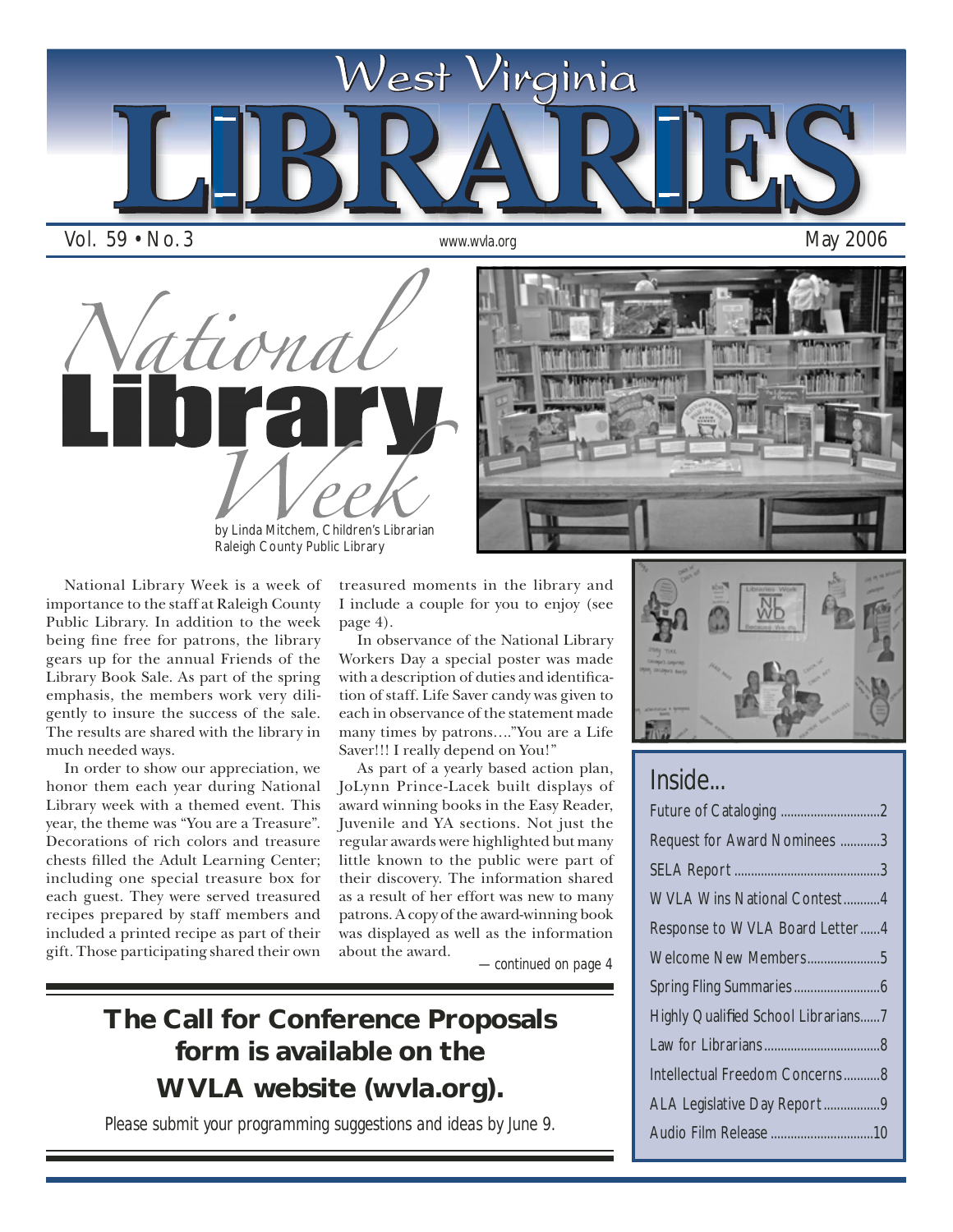A Message from the President

#### Hello All,

The American Library Association just announced that West Virginia, along with Texas, won the first competition for "Quotable Facts." The information compiled by dedicated librarians and sent to ALA illustrates the uniqueness and viability of the libraries in this state and how well we actually serve and help our communities.

While ALA announced our win, they also published an article in American Libraries OnLine which provided something different. The online article announced that the Wetzel (WV) County Board of Education had decided to eliminate the Library Media Specialist and Library Aide position for the High Schools in that county. If you read the article on the website, Jeanie Deem is quoted as saying that "she believes board members hadn't known that we [library media specialists] do anything in the library besides check books out."

If you are not familiar with the role of a library media specialist, let me tell you what I know. Library Media Specialists are a special breed of librarian. They are educator/librarians and have pivotal roles in schools. Library Media Specialists should be considered master teachers. They must be familiar with the curriculum taught at each grade level, as they work collaboratively with classroom teachers to support pedagogical needs and classroom activities on a daily basis. Library Media Specialists are also responsible for the creation of school-wide instructional programs which incorporate literacy, library and information skills, and technology-use components throughout each grade level as well. The school library media center provides students with research and study space, books, magazines, audio-visual material and equipment, computers, and access to electronic databases. The library media program coupled with the library media center is an information resource that students utilize as they become information literate individuals.

Jeanie Deem's quote really illustrates for me what J.D. Waggoner articulated at the last WVLA Executive Board meeting. J. D. stated that librarians of all types need to share our stories. We need to tell others what we do and how we do it. Our stories will emphasize our importance and why we are necessary.

If we don't tell the public or agencies within we work, how will they know?

Please share your stories - send articles to our newsletter or the local newspaper, share with national library organizations, share your stories with the WV Library Commission, inform your delegates, congresspersons, school and trustee boards, literacy groups – tell everyone you can. Do it for yourself and your colleagues – and do it for the individuals we serve!

All the Best, Martha Yancey

# **Future of Cataloging: Where are we now?**

Presented by Sophie Bogdanski, WVU Librarian Submitted by Pamela Ford, Marshall University

There are major changes on the horizon for catalogers in the not too distant future. West Virginia librarians need to be made aware of what is to come and the impact it may have on the way we do our jobs. That is exactly what Sophie Bogdanski was doing in her presentation on the Future of Cataloging at the 2006 WVLA Spring Fling.

Starting out with a brief history of the cataloging code from the British Cataloging Rules in 1841, through ALA Rules

1908, LC Descriptive Cataloging Rules in 1949, AACR in 1967, and AACR2 in 1978, she then led us into a discussion on RDA (Resource Description and Access) a new standard being written.

Jennifer Bowen in her presentation at the Authority Control Interest Group, Jan. 22, 2006 at the ALA Midwinter meeting give these reasons for a new standard: Simplify rules (encourage use as a content standard for metadata schema and encourage international applicability); Provide more consistency; Address current problems; and Principle-based (build on cataloger's judgment, encourage application of FRBR). Sophie said that "RDA: will be an electronic resource designed for the electronic environment that will encourage the use of metadata. [It will be] A resource for the entire metadata community not only for libraries." (Conference handout, 2006).

These international rules, a collaboration between the US, UK, Canada and Australia, are not necessarily something that West Virginia catalogers can impact, but the rules will certainly impact the catalogers. One of the complaints is that this will only be available in electronic form

*—continued on page 7*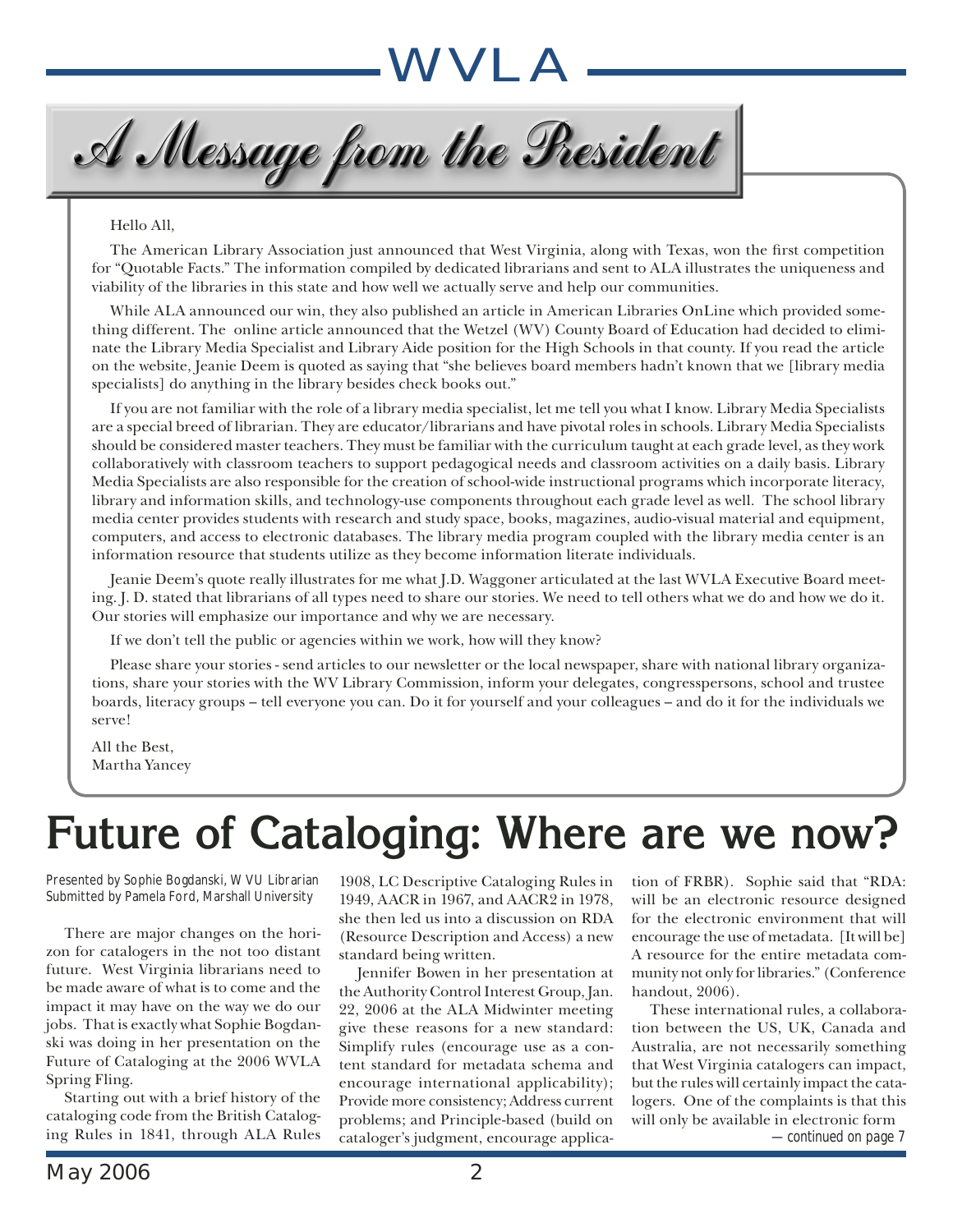## *Request for Award Nominees*

Libraries and individuals in West Virginia work hard to bring informational materials and services to the citizens of the state. At each annual conference, the opportunity presents itself to recognize outstanding leadership in providing service. Several awards are available, along with resolutions to honor individuals who have helped the progress of library service.

As the annual conference approaches, consider individuals or libraries within the West Virginia library community who might qualify for the following awards. To nominate an individual or library for one of the awards, send a letter of nomination detailing the person or library's qualifications to receive the award to Margaret Smith, Chair of WVLA awards committee, Hamlin-Lincoln County Public Library, 7999 Lane Avenue, Hamlin, WV 25523. Telephone: 304-824-5481. Deadline is August 15, 2006.

- Certificate of Merit for service to libraries and librarianship in West Virginia.
- The Dora Ruth Parks Awards for long and outstanding service to libraries and librarianship.
- Literary Merit for an outstanding publication or body of work. It has been the Association's policy to present this award to a West Virginia author. However, exceptions may be made for contributions to Appalachian literature.
- Frederic J. Glazer Library Innovation Award for demonstrated success in planning and execution of an innovative service, project, or program that has significantly impacted the patrons of the library. This award should recognize an innovation from the previous calendar year. *Restriction:* This award should not recognize individual accomplishments; honor routine operations, functions, or programs; or advance a particular agenda (political, religious, philosophical, etc.)

Resolutions recognize significant contributions to libraries, and are especially appropriate for voicing appreciation of an individual's dedication at his or her retirement or upon the individual's death. Typically, resolutions mark the efforts of library staff, board members, volunteers, or Friends. Resolutions are read into the record of the annual meeting and honorees or their families receive a copy of the resolution. To honor someone who has had a significant impact on your library, send information about your honoree to: Margaret Smith, Chair of WVLA awards committee, Hamlin-Lincoln County Public Library, 7999 Lane Avenue, Hamlin, WV 25523. Telephone: 304-824-5481. Deadline is August15, 2006.

# **SELA Report** by Judy K. Rule

Steve Christo, Joel Beane, and I attended the joint Southeastern Library Association and Tennessee Library Association Conference in Memphis in early April. This is the first conference we have ever attended where the programs were interrupted and everyone was asked to move to a safer place in the hotel because of tornados. Steve and I passed the church in Nashville that had its roof blown away about three or four hours before we drove by. Although it took us about two and a half hours to drive around Nashville, we didn't complain as we listened to the radio and heard of all the deaths and the destruction the tornados

had caused in that area.

West Virginia has only six members in SELA. In addition to the above-mentioned three, Pam Ford, Deborah Musser and Eddie Chesley are also members. Frances O'Brien has resigned as SELA Representative for West Virginia and the Executive Board appointed me as the interim representative. I will have application forms at the Fall Conference and I hope that more of you will join this association.

Faith Line of the Sumter Public Library will assume the presidency at the end of 2006. Currently Judith Gibbons of the *—continued on page 5*

### **Editor**

⊕

⊕

**Pamela Coyle** Martinsburg-Berkeley Co. Public Library 101 West King Street Martinsburg, WV 25401-3209 304-267-8933 pcoyle@martin.lib.wv.us

### **Associate Editor ssociate**

**Pam Mann** Morgan County Public Library 105 Congress Street • Berkeley Springs, WV 304-258-3350 pmann@martin.lib.wv.us

### **Circulation Editor irculation**

**Barbara LaGodna** Evansdale Library, WVU P.O. Box 6105 Morgantown, WV 26506-6105 304-293-4695 x5103 blagodna@wvu.edu

#### **Advertising Editor dvertising Kelly Funkhouser**

Morgantown Public Library 373 Spruce St. • Morgantown, WV 26505 304-291-7425 (W) • 304-291-7437 (FAX) funkhous@hp9k.clark.lib.wv.us.

> *West Virginia Libraries*  $(ISSN: 0043-3276)$  is the official publication of the West Virginia Library Association. The views expressed are not necessarily the official viewpoints of WVLA.

*West Virginia Libraries* is published six times a year in January, March, May, July, September, and November. A subscription is included with membership dues. The subscription rate for non-members is \$15 per year. Some back issues are available at \$3.75 per issue. All back issues are available from: University Microfilms Ann Arbor, Michigan

Photographs, news, articles and correspondence should be sent to the editors. Subscriptions and changes of address should be sent to the Circulation Editors.

> Copy deadline: 15th of month preceding publication.

**WVLA's Web site: www.wvla.org**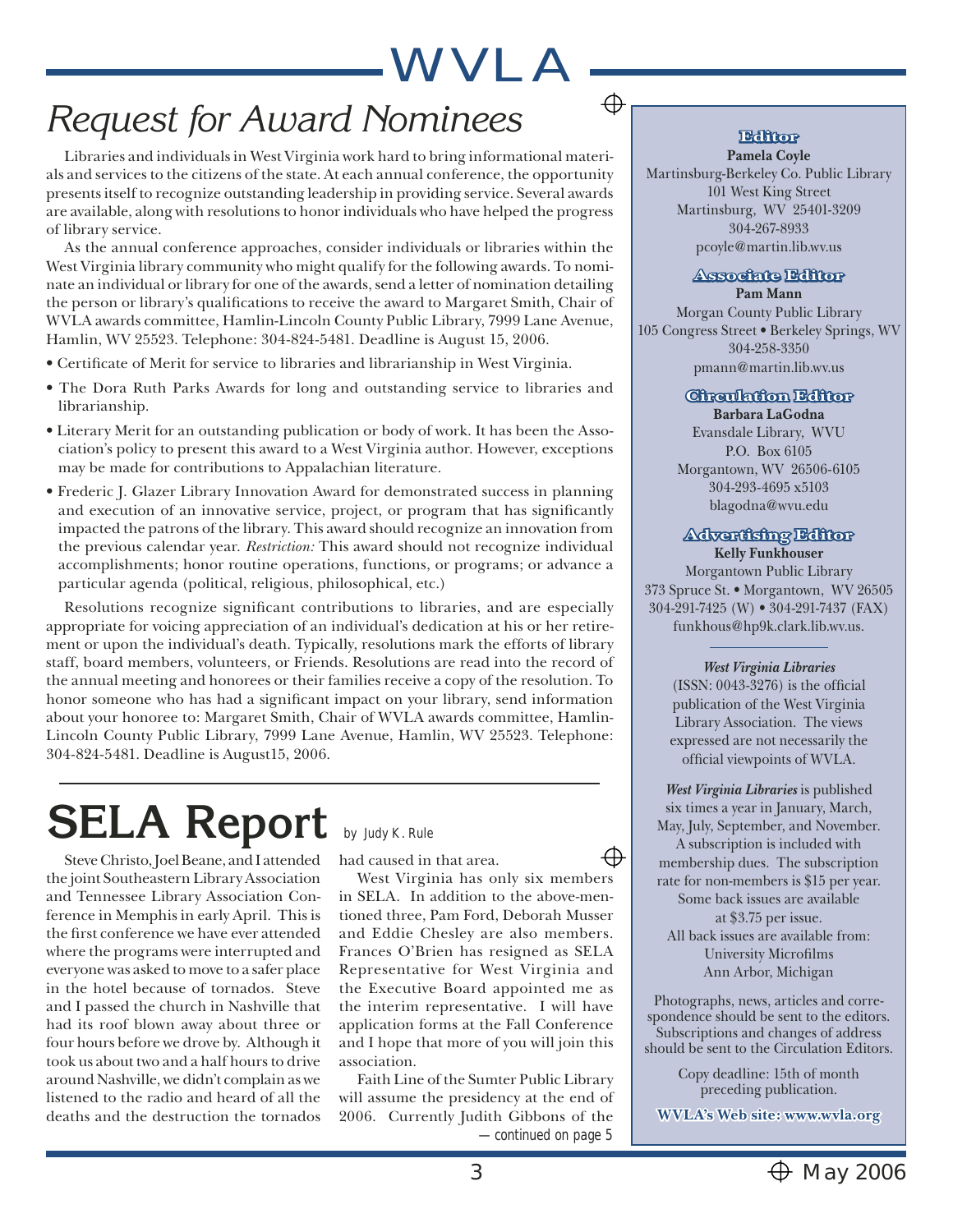## *Library Week —continued from page 1*

A copy of the treasured punch recipe served to all…

Bring to a boil 6 cups of water and 4 cups of sugar. Stir to dissolve. Add one 12 oz can of orange juice, one 12 oz. can of lemonade (frozen), and a 48 oz. can of pineapple juice. Cool. Add one small can crushed pineapple. Peel 5 bananas an<sup>d</sup> remove the seeds. (Yes, bananas have them). Mash or chop fine and add to punch mixture. Freeze in bowls such as Cool Whip etc. until you need it. Put it in punch bowl and add 7-up or<br>Sprite to fill the bowl. *Graduation Punch*

Sprite to fill the bowl.<br>The pieces of banana and pineapple are a nice surprise...

### Treasured Moments to share………

I have appreciated being able to have part of the library when I drove to Summersville weekly to teach Spanish to elementary students by checking out "books on tape". The book sales and programs have been memorable times…

Jo Midkiff, Friend of the Library

One of my favorite memories is of the time I spent at a Summer Reading Program helping children learn to quilt. I felt like I made several new friends among the eager children who participated…

Gail McCray, Friend of the Library.

My fondest memories of RCPL are the retellings of the books my daughter Kimberly (now 28) and my son Michael (now 36) would do for me from the "Children's Storyhours". My babysitter would bring them to the library to hear the storyhours…

Patricia Waddell, Board of Trustees.

# **WVLA Wins National Contest**

While Wal-Mart may seem to be overtaking the state, public libraries still have a 5 to 1 lead over the retailing giant. There are 174 public libraries in West Virginia compared to 32 Wal-Marts.

That interesting bit of information helped the West Virginia Library Association win the American Library Association's "Quotable Facts" Competition. WVLA tied with the Texas Library Association for the top honor in a contest that drew entries from library groups nationwide.

WVLA President Martha Yancey hopes the recognition will help state residents better understand the importance of libraries to their daily lives.

"Those who might regard libraries as obsolete in the 'Internet age' should take a look at these quotable facts," Yancey said. "The facts paint a vivid picture of the value of libraries to West Virginians. Our libraries are vital and dynamic institutions, continuing to meet the diverse needs of readers and researchers, from toddlers to students to seniors."

*—continued on page 5*

# **Response to WVLA Board**

## **Letter** by Jeanie Deem

Hi everyone—I thought I would update you all on our situation here in Wetzel County since Pat sent out the letter that went to our Supt. & some of you might be wondering what has happened since all this began in Feb.

Parents, teachers, & students have been bombarding the board members & county office staff with letters to the editor, emails, letters, petitions, phone calls, etc. We've had several board meetings where parents, students, librarians, and library aides have spoken. The meetings have been well attended. The ALA has contacted our Supt. & me for quotes for articles for the national magazine. There have been newspaper articles in the local paper as well as the Wheeling & Parkersburg papers. The board rescinded the transfers of the elementary personnel in March, and the elementaries will continue to operate next year as is. No promises were made for after next year. The first high school RIF went thru in March. A 25-year employee, he was divided between two high schools, so our first two high schools lost the librarian for next year and he is out of a job. His secondary field had a more seniored person in it. The hearing for our next high school librarian's transfer (which will eliminate any personnel in another high school library) will be April 26th. Pray for us, keep your fingers crossed, etc.

I'm urging you all to join WVLA if you haven't, talk to your legislators, etc. We've got to get united & get something done through the state or this is going to continue to happen to us all. Someone suggested in an earlier email to promote yourselves & that is also a great idea. If you're not doing a newsletter, start now—get every photo in your local paper of

*—continued on page 5*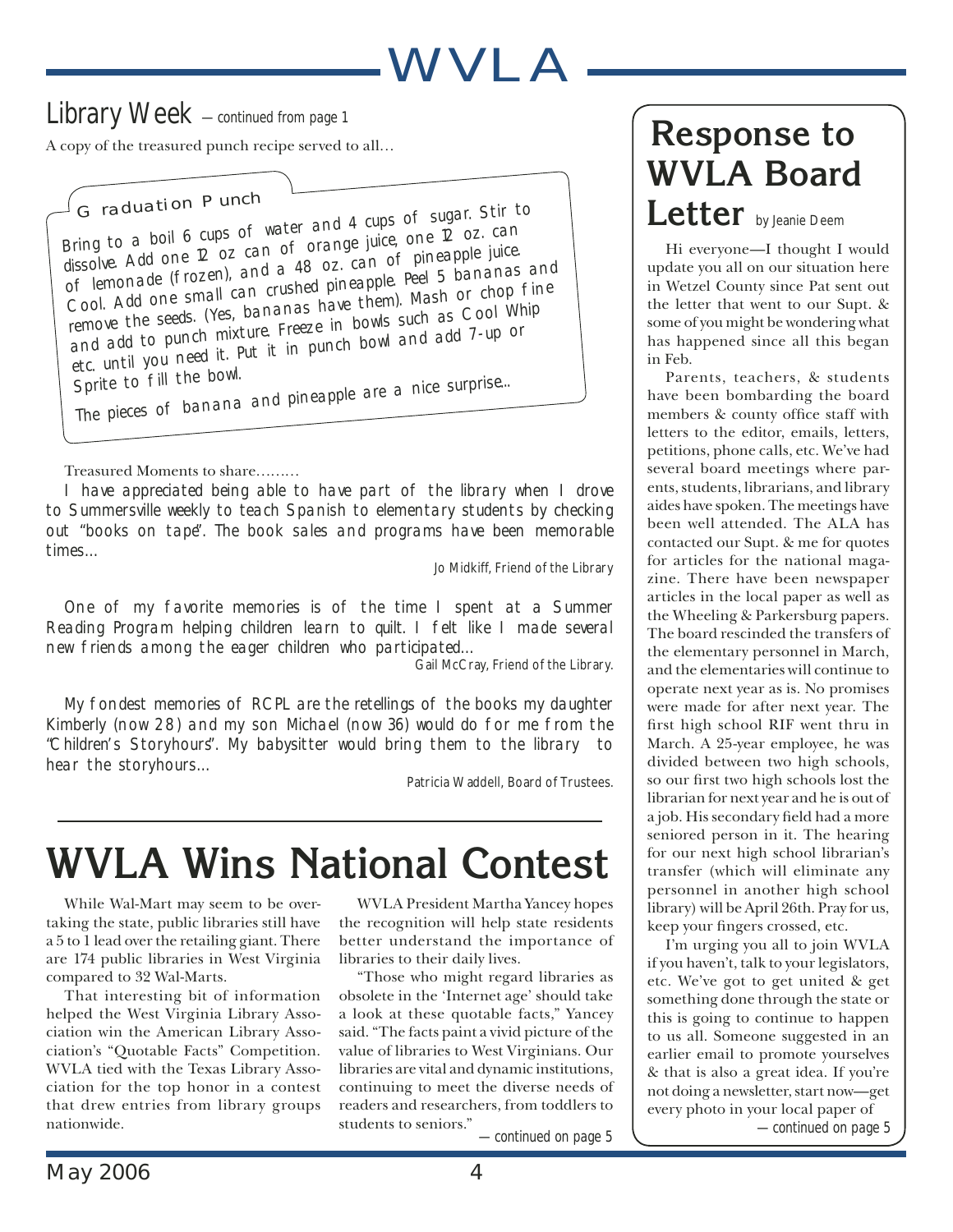## *Letter —continued from page 4*

anything you do. You might even want to get on your local board agendas & speak about your programs before you HAVE to in order to save your job! Above all, stay connected. This listserv has really helped with ideas, communication, etc.! Jeanie Deem, NMS, Wezel County jdeem@access.k12.wv.us

## *Contest —continued from page 4*

Last fall, ALA invited its chapters to submit a collection of at least 10 "Quotable Facts" about libraries in their respective states. The contest responded to requests by ALA members for more research and statistics to demonstrate the importance of libraries to public schools, colleges and communities.

Judges based their selections on originality, creativity, how local the quotes were, and how well they incorporated the "value" of their libraries.

Other interesting factoids about libraries in the Mountain State include:

- On a typical day in 2004, more than 80,000 students and faculty visited West Virginia's academic libraries, more visitors than the entire population of Charleston and Morgantown combined.
- West Virginians visited public libraries more than 6 million times in 2005; that is 16.5 thousand visits per day and almost 8 times the combined attendance at WVU and Marshall home football games in 2005.
- West Virginians will find nearly 5 million books in state public libraries, almost three books for every resident. If you laid these books end to end, you would have a line reaching all the way from Chester to Bluefield and back again, a scenic 664 mile roundtrip from north to south through the whole Mountain State.
- than 20,000 items to other libraries add Puerto Rico: through interlibrary loan services. Shar- to the organization **Library Division.** ing materials leverages dollars spent on • In 2005, academic libraries loaned more their purchase.

# *Welcome, new members!*

#### from Olivia Bravo, Second Vice-President

On behalf of WVLA, I wish to welcome all new members to the Association! Our hope is that you can learn from us as well as teach us. An association is only as strong as its membership. Your membership will help provide empowerment and authority to the library community.

Wanda Bailey of Glenville Rachel Beavers of Ikes Fork, *Hanover Public Library* Karen Bremer of Huntington, *West Middle School* Lee Ann Cleary of Martins Ferry, OH, *Ohio County Public Library* Elizabeth Collins of Raleigh, *Raleigh County Public Library* Harriet Collins of Williamstown, *Parkersburg and Wood County Library* Jane Corathers of Buckhannon, *Charles Gibson Library* Floyd Csir of Huntington, *Marshall University Libraries* Anne Maroney Donelan of Martinsburg, *Martinsburg–Berkeley County Pub. Lib.* Heather Heck of Ceredo, *Wayne High School* Doug Hill of Elizabeth, *Wirt County Board of Education* David Hubbard of Wellsburg Richard McMillan of West Union, *Doddridge County Public Library* Linda Milchem of Beckley, *Raleigh County Public Library* Ralph Oppenheim of Ashland, KY, *Cabell County Public Library* Lynn Pauley of Ripley, *Jackson County Public Library* Dottie Pigott of West Union, *Doddridge County Public Library* Kristine Roberts of Follansbee, *Wellsburg Chamber of Commerce* Catherine Rogers of Bentonville, VA Pamela Schimmel of Moundsville, *Cameron High School* Jennifer Sias of Huntington, *Marshall University Libraries* Anne Sibernagel of Charleston, *Kanawha County Public Library* Suzette Sims, Raven, VA, *Craft Memorial Library* Dottie Slider of Grantsville, *Calhoun County Library* Ellen Vlach of Elizabeth, *Wirt County Library Board* Nora Williams of Daniels, *Shady Spring Branch Library* Jingping Zhang of Proctorville, OH, *Marshall University Libraries*

### *SELA —continued from page 3*

Kentucky Department of Libraries and Archives is the president. The conference for 2008 has not been set as yet for SELA but there is discussion about having a joint conference in Kentucky or with another association in the Southeast, such as museums. Since libraries and museums are connected on a federal level, it may make sense to have a joint conference with the Southeastern Museum Conference.

A planning committee report was given to the Executive Board that recommended that SELA make alliances with other organizations in the Southeast that would bring value added opportunities to its members. Another suggestion was to add Puerto Rico and the Virgin Islands to the organization territory to bring the organization into alignment with others in the area. Also recommended was that

SELA work toward forming coalitions with other library and related organizations to allow members of one group to attend workshops and other meetings of the other group for the member rate. Instead of biennial meetings, SELA should have annual meetings so that membership will remain more constant.

SELA offers a good way for West Virginia librarians to meet their counterparts in other states. When we go to PLA or ALA, the meetings are so large we do not have opportunity to actually sit down and talk to librarians from different states. I believe that this is the greatest advantage of SELA, it is small enough that members can be seen and heard. The web site for SELA is http://sela.jsu.edu. Please do not use "www" as the address does not work when that is included.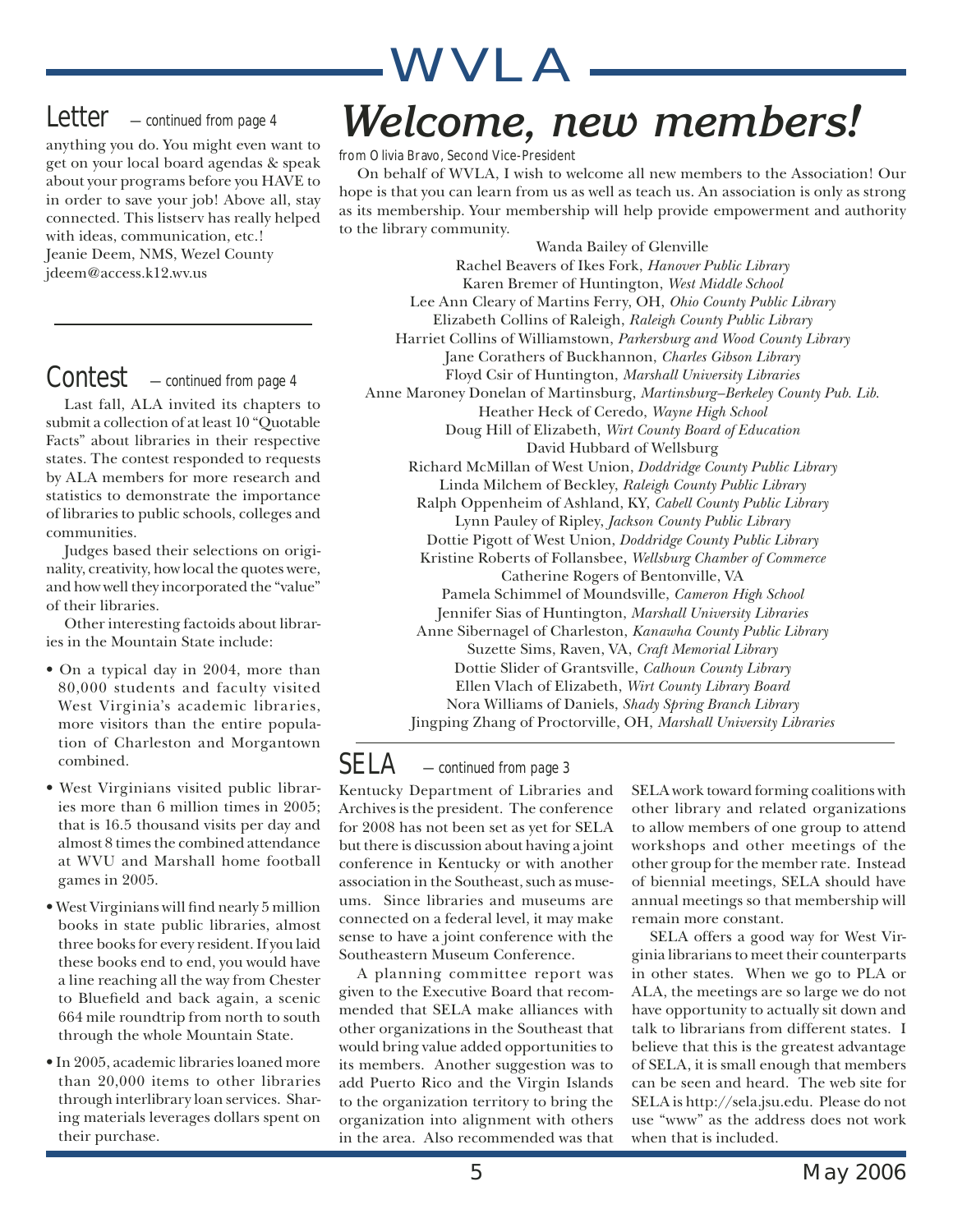## *"Quality Customer Service in Your Library"* written by Linda Blake

*presented by Rebecca Van Der Meer, Continuing Education Consultant, West Virginia Library Commission*

Rebecca Van Der Meer started her presentation by reminding us of the Platinum Rule "Do unto others as they do unto you, and do it with a ……" The audience responded with a resounding, "Smile!" thus setting the tone of the session. Ms. Van Der Meer's presentation was dynamic, funny, and entertaining.

She aptly discussed at the beginning of her talk the importance of first impressions of the library. First impressions start in the parking lot, progress to the outside of the library, and then inside of the library building. She talked about tidiness and cleanliness not only being important for the building but for the employees. She said that body language was important. A friendly greeting will make patrons feel welcome and encourage them to come back. Some bad behaviors include ignoring patrons, letting personal calls interfere with helping patrons, and chatting with others when patrons need help.

Ms. Van Der Meer cautioned library staff members not to get too friendly with patrons though. She said you should "make acquaintances but not friends." You should be helpful and understanding but should avoid getting involved in personal problems. Librarians and staff are not professionally trained to council library users.

Nor should library workers bring their personal problems to work. Ms. Van Der Meer asked the audience to think about how doing this would affect their work, coworkers, and the patrons. She advised sitting in the car for a few minutes if you're having a bad day and leave the problem in

WVLA



the car: "It will wait for you there."

She then asked the audience to think about how helpful they are by showing slides of three different dog types: the pointer, the sitter, and the retriever. Of our canine friends, of course, the retriever is the best kind to be. At this point, the attendees engaged in a lively discussion of how far to go for patrons.

In a slide titled "Handling the Ringing Telephone," Ms. Van Der Meer made several points about the proper business use of the phone. She posited, "Who comes first?" The patrons you are helping or the ringing telephone? Several options were:

excusing yourself long enough to answer the phone, putting the caller on hold, or asking the caller to call back. She stressed that you should identify yourself when answering the phone, and if you say you are going to return a call, then you should follow through.

Both the audience and Ms. Van Der Meer had some advice about handling upset patrons. These included: not arguing, letting the patron state the case, doing your best to work something out, staying cool, and not getting drawn into the anger. Her last technique was to bend the rules, but one participant reminded us that if you bend the rules once, you should keep records. Let the patron know that you are keeping notes and that you will not continue to bend the rules for them.

In her last slide, Ms. Van Der Meer noted that you should not send the patrons away empty-handed. Try to provide them with what they have requested through a variety of means including your word that you will get back to them.

The session ended with role-playing in which some fine Thespians from the audience showed how to ignore patrons, insult patrons, and generally not respond to their needs. Then, they provided a redux in which the patron was the center of the universe for the staff.



**Session attendees listen as Rebecca discusses how to handle different kinds of patrons.**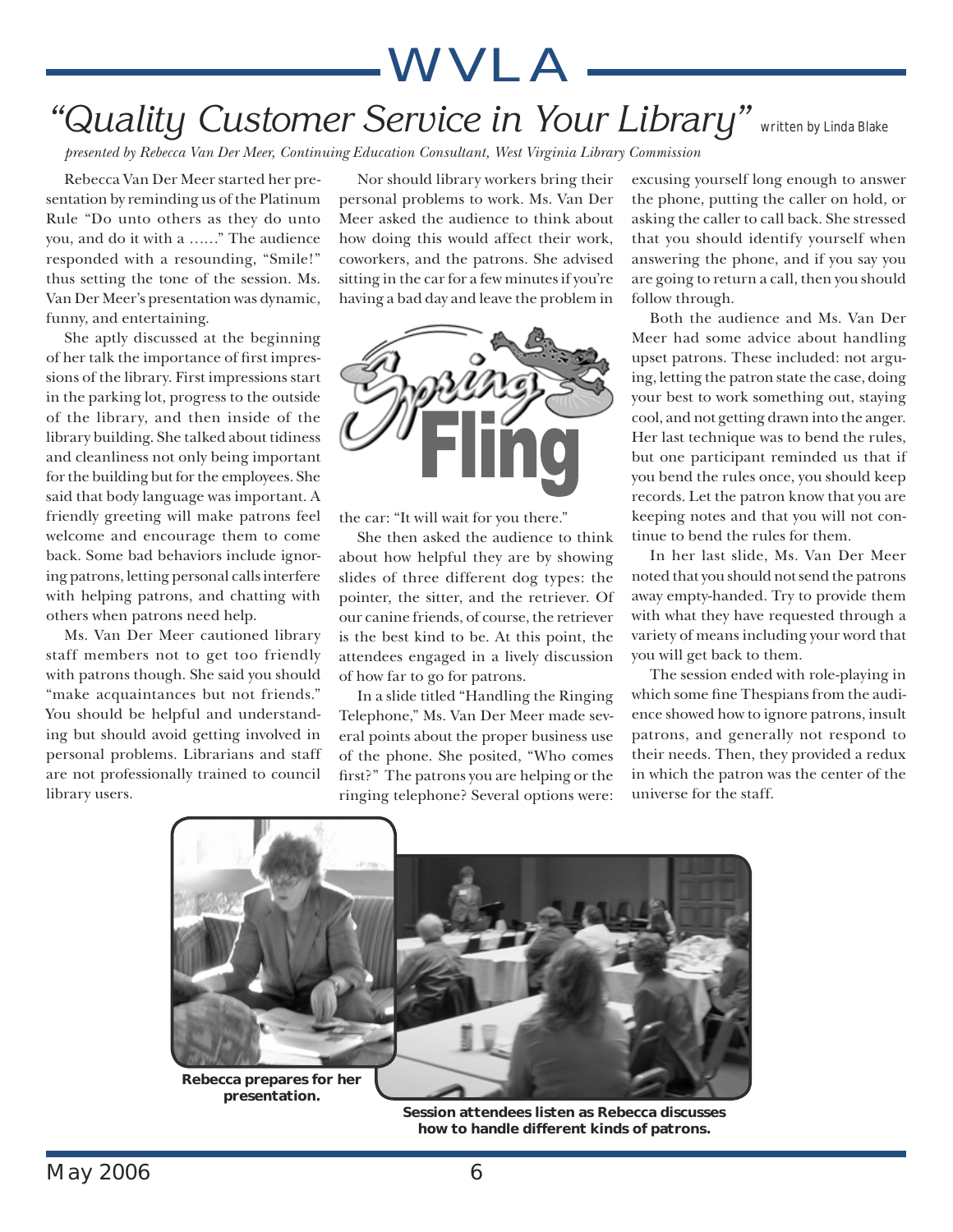

In 2001, with strong bipartisan support, the nation embarked on an ambitious school reform plan entitled the No Child Left BehindAct (NCLB) (P.L. 107-1 10). Among other things, the {NCLB} requires states to set high standards for all students and holds schools accountable for the results. Further, it requires that there be a "highly qualified" teacher in every classroom. The American Library Association (ALA) applauds those objectives, but believes the same standards being applied in our classrooms should be extended to our nation's school libraries -that every school library should be staffed by a highly qualified, state certified library media specialist.

Sec. 1 119 of the {NCLB} outlines the minimum qualifications needed by teachers and paraprofessionals who work on any facet of classroom instruction. It requires that states develop plans to achieve the goal that all teachers of core academic subjects be highly qualified by the end of the 2005-2006 school year. In an October 2005 letter, the U.S. Department of Education granted states a one-year extension on meeting the highly qualified requirements in the {NCLB}. The U.S. Department of Education will consider four (4) factors to decide whether states have made enough progress to get the reprieve. If states meet

these requirements, the state will have the opportunity to negotiate and implement a revised plan for meeting the highly qualified goal by the end of the 2006-2007 school year.

Yet, despite the vital role school libraries play in helping meet those requirements, {NCLB} is silent when it comes to the qualification of those individuals in charge of our school libraries. School librarians fill multiple roles - teacher, instructional partner, information specialist, and program administrator - ensuring that students and staff are effective users of information and ideas.

School libraries are critical partners in ensuring that states and school districts alike meet the reading requirements that are part of {NCLB}, as well as President Bush's unequivocal commitment to ensuring that every child can read by the end of third grade. President Bush and the Congress recognized the important role school libraries play in increasing literacy and reading skills when they created the Improving Literacy Through School Library program as part of the No Child Left BehindAct (NCLB) (Title I , Part B, Subpart 4, Sec.125 1).

Multiple studies have affirmed that there is a clear link between school library media programs, staffed by an experi-

### *Cataloging —continued from page 2*

and could be too costly for many of the libraries in West Virginia. Sophie brought up the question, "Should we implement regional standards for WV Libraries that we can all share?" The group had no answer to that question during the session but it is one of the things about which West Virginia catalogers will need to be thinking in the future.

The tentative timeline for RDA as of January 2006 was: April 2006, completion of Part I; Sept. 2006, completion of draft of Part II and April 2007, completion of draft part III; Sept. 2007, completion of general introduction, appendices and glossary; 2008, publication and 2011, all US libraries should be using it (full implementation). Since I will retire in 2011, I guess this will be the last big change for me.

RDA drafts available at: http://www.collectionscanada.ca/jsc/rda.html

Overview of RDA is: http://www.collectionscanada.ca/jsc/docs/5rda-prospectusrev. pdf

Frequently asked questions (March 2006): http://www.collectionscanada.ca/jsc/ rdafaq.html

enced school library media specialist, and student academic achievement. In states as dissimilar as Alaska, Pennsylvania, and Colorado, three recent statewide studies show that a strong library media program helps students learn more and score higher on standardized achievement tests than their peers in library-impoverished schools.

When it comes to our children's education, we must ensure that they receive the best instruction possible from competent, qualified instructors. This is true in the classroom and should be true in our school libraries. Education is not exclusive to the classroom; it extends into school libraries and so should the qualification we demand of our school librarians. To be a critical part of a comprehensive and renewed strategy to ensure that students learn to read and to read well, every school library should be staffed by a highly qualified, state certified library media specialist and every school should have a school library.

## *"Kids Websites Presentation"*

 Sponsored by the Children's Roundtable and the Government Documents Roundtable, Ann Henriksson and Peggy Turnbull's presented *Smokey the Bear, Canine Heroes,* and *Ben's Birthday: Collection Development Issues for Web-based Reference Sources for Children.* The session covered the latest research on children's use of the Internet, criteria for evaluating free sites, a review of recommended of sites, and a discussion of how to make the sites accessible either through the catalog or a webliogrpahy. Check out the reviewed children's sites at: http://www.shepherd. edu/libweb/find/guides/kids\_websites. html and ALA's Great Web Sites for Kids for sites and selection criteria at: http:// www.ala.org/greatsites.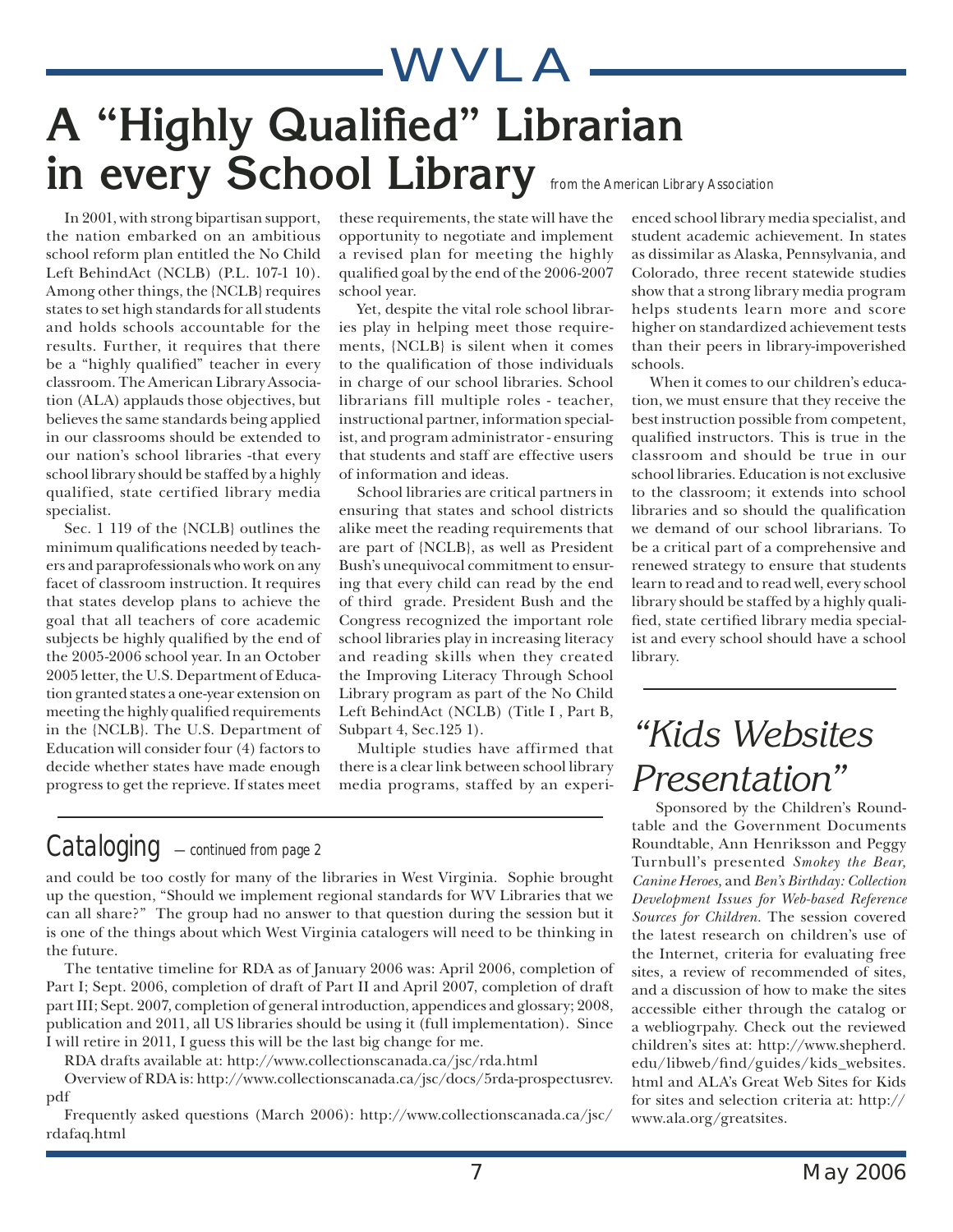# WVLA Law for Librarians **by Jane Levitan**

How can libraries protect the intellectual freedoms of their patrons, avoid law suits and comply with the new Patriot Act? These were just a few of the topics covered by ALA's conference on Law for Librarians. The conference was held from April 3 to the 6th in Chicago, the home of ALA. The Ford Foundation helped sponsor the conference and granted ALA the funds to bring the chairpersons of the Intellectual Freedom Committees from all 50 states to this important training. Also present were representatives from the state libraries. Jane Levitan and Karen Hiser represented West Virginia.

At the opening reception, the legendary Judith Krug, director of ALA's Office of Intellectual Freedoms, greeted the participants with,

"Welcome to the Intellectual Freedoms Boot Camp. I'll see you all at 7am". And so began a fascinating conference. The faculty included library lawyers, a professor of Library Science from Catholic University, and working and retired librarians. Each session discussed the ethics, laws and legal precedents using actual case studies. Topics ranged from CIPA and filtering, labeling, adding content to "chill" readership, First and Fourth Amendment rights, meeting room and display policies. Also discussed was the need to create policies and procedures before a crisis situation occurs. Who will speak to the press? Who deals with federal and local law enforcement? Does anyone know what a subpoena actually looks like and who responds to it?

To facilitate building communities among librarians, we ate breakfast and lunch together. The conference administrators separated the participants into

library interest groups for some sessions (all youth services, all state librarians, etc. were seated together). For the session on training, the group was seated with its geographic neighbors. West Virginia, incidentally, was listed in the Mid-Atlantic region and seated with Maryland, Virginia and Delaware.

All attendees of the conference were asked to conduct at least 2 training sessions. Karen and Jane are planning to invite a library lawyer to the Huntington Annual Meeting to present an overview of library law. Also planned is a workshop on meeting room, exhibit and display policies. In the meantime, both Jane and Karen would be glad to share any of the pounds of information they received and/ or the CD with actual library challenges and case law.

# *Intellectual Freedom Concerns*

*(as raised by Chicago Conference)*

- ❖ Library does not operate in loco parentis (library should consider putting message on juvenile cards that states that parents must assume responsibility for information children see on the net AND in print materials).
- ❖ The library must protect the rights of the oldest (not youngest minors)
- ◆ Minors have the right to have internet filters removed
- ❖ We say internet access is a privilege. Does this protect us?
- ❖ Librarians and support staff should know the state and federal laws that govern their activities. (the laws may not say what you think they do. Ignorance is not a defense)
- ❖ Policy enforcement must be consistent.
- ❖ Meeting Rooms, Information and Displays MUST be open to all, even if the views are morally repugnant. Open to one is open to all. The library's only defense is a sign saying the library does not support this point of view. The only exception is sexually obscene information. Have your meeting room, display and information policies reviewed by a lawyer.
- ❖ Religion symbols should be avoided in library labeling. (Christian collection labeled as such with crosses)
- ❖ Seasonal Easter and Christmas decorations are OK as long as they avoid specific symbolism (ie crosses, Nativity seasons, etc.)
- $\triangleleft$  Internet policy should include that filters will be removed if a patron requests. (This includes computers used by minors)
- ❖ The "heckler's veto" must not apply. For instance, a patron does not have the right to say some else's internet screen is offensive and should be terminated.) Librarians are in jeopardy of a law suit if they tell patrons their viewing is inappropriate.
- ❖ "Heckler's veto" should not apply to literature and re-shelving.
- ❖ Labeling should not be added that will "chill" the reading of any materials. You cannot change shelving due to content. (For instance, a book about two male penguins who raise an egg should not be re-shelved to parenting because of content)
- ❖ Privacy for those using the word processors should be protected. There is an expectation of privacy at sign up.
- ❖ Obscenity is sexual only!!! and determined by courts. Child porn is illegal, but care is needed in "catching" offenders.
- ❖ All library staff should know what to do if federal, state or local law enforcement comes to the library. Know what to do, who to direct the agent to. (The person is not necessarily who they say they are.)
- ❖ Know who to direct press inquires to….avoid misspeaking. Develop a plan! Don't wait until an issue arises.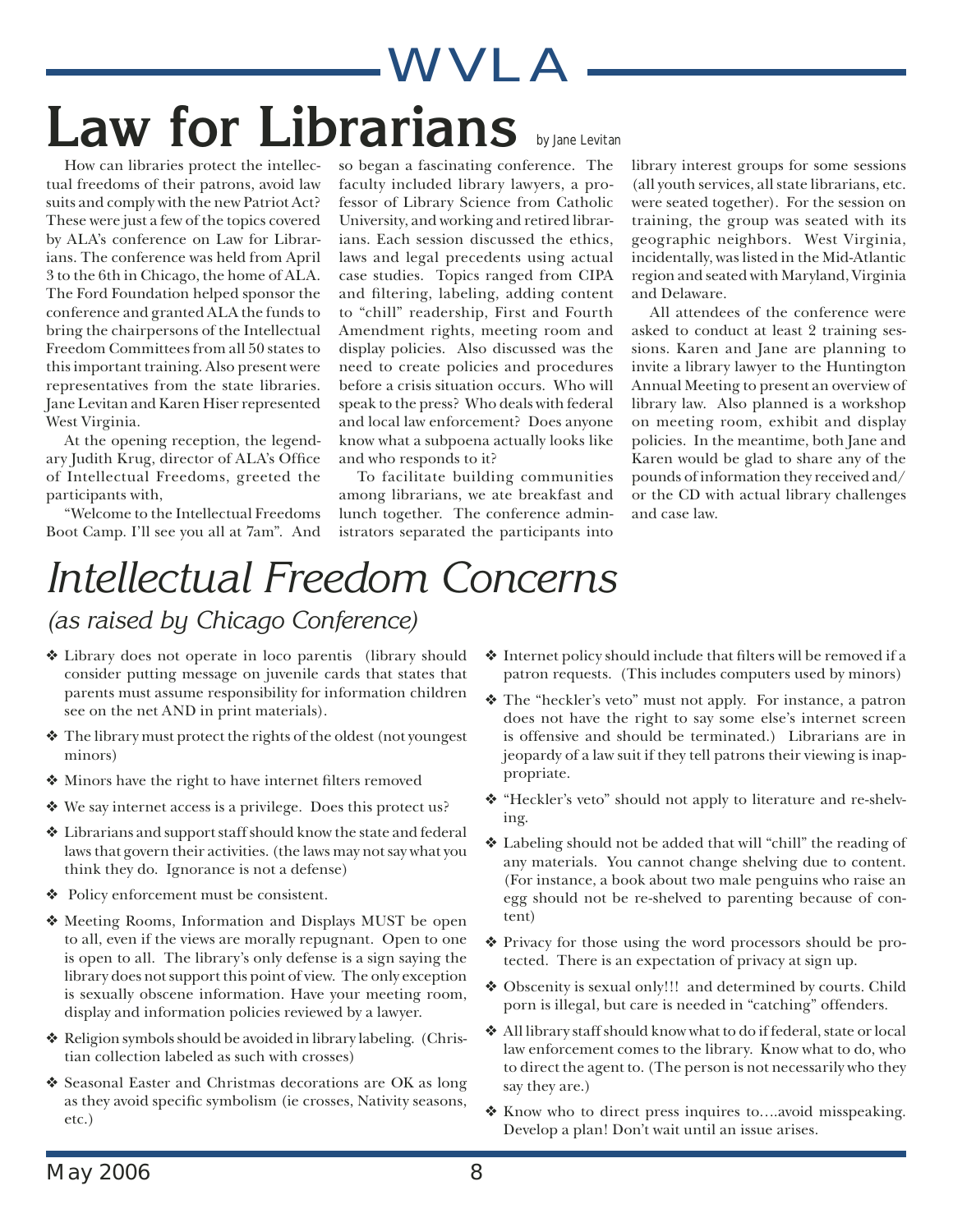# **WVLA Members Participate in ALA Legislative Day**

by Betty Gunnoe, WVLA Federal Relations

On Tuesday, May 2, J. D. Waggoner and Karen Goff of the WVLC; Martha Yancey, WVLA president; John Sheridan and Ann Henriksson from Shepherd University and Jane Levitan and Betty Gunnoe from the Martinsburg Public Library participated in the annual ALA Legislative Day on Capitol Hill.

Visits were made to the offices of Senator Rockefeller, Senator Byrd, Congresswoman Capito, Congressman Mollohan and Congressman Rahall and information packets were given to all.

### *Topics discussed included:*

- funding of LSTA at the \$220 million requested in the president's budget (which is a slight increase over previous years);
- continuation of the e-rate; support for the Superintendent of Documents funding;
- increase funding for Improving Literacy Through School Libraries to \$100 million (president's budget freezes funding at the FY 2005 level of \$19.486 million) and change the status from competitive grants to a block grant so that all states have an equal share;
- asked support of S. 2360 and other proposals seeking to maintain equal

access to the Internet for all content providers;

- preserve fair use and educational use of TV news and public affairs programming by voting against "broadcast flag" (copy protection mechanism for digital televisions and personal computers to prevent Internet distribution of broadcast content);
- ask for support for the bi-partisan "Executive Branch Reform Act of 2006," HR 5112, that would limit the use of "pseudo-classification" markings such as "sensitive but unclassified" and "for official use only" unless they are authorized by statute or regulation;
- end secret meetings between lobbyists and most executive branch officials;
- ban covertly sponsored government propaganda;
- enhance protections for national security whistleblowers.

All of West Virginia's senators and congressmen/women have been and continue to be supporters of libraries and library programs and the group made sure to thank them for the past support and to offer any assistance they should need regarding library issues.

@ Two-thirds of adult Americans (roughly 135 million people) visited their public libraries last year.

Seven out of 10 Americans report being extremely or very satisfied with their public libraries - up 10 points from 2002.

@ Americans' use of library services has grown in almost every category from taking out books (up 14 points) to consulting with librarians (up 7 points) to taking out CDs, videos and computer software (up 13 points) to attending cultural programs like speakers or movie showings (up 8 points).

@ Nearly two-thirds of parents with children under the age of 18 continue to take their kids to the public library.

@ African American and Hispanic adults are significantly more likely to use their public library for job searches or writing resumes than are Caucasian adults.

@ The most frequent library users are women, younger adults (ages 25-44), college-educated adults and parents of younger children.

 @ Nearly two-thirds of Americans own library cards and report that taking out books and using computers/Internet are the top services they use in public libraries.

Key facts & findings from a study by KRC Research for the American Library Association

### *Concerns —continued from page 8*

- ❖ Have local press, key citizens and legislator "on your side", so if a problem crops up, they already have a good relationship and are less likely to jump to conclusions.
- ❖ Children's Library may be required to open computers to adult patrons if all adult terminals are occupied.
- ❖ Library materials and space must answer to the time, space & function criteria rather than content.
- ❖ Library material purchase should follow the library mission statement and collection development plan (each should be periodically updated and have attorney review)
- $\triangle$  Children's cards are linked to parent/guardian's card. If a  $p/q$  card is blocked, children are denied check out if caught and also denied a new card. This practice is in question.
- ❖ It may be a violation of rights to ban games.
- ❖ We must give patrons the right to complain about a rule or express their dissatisfaction.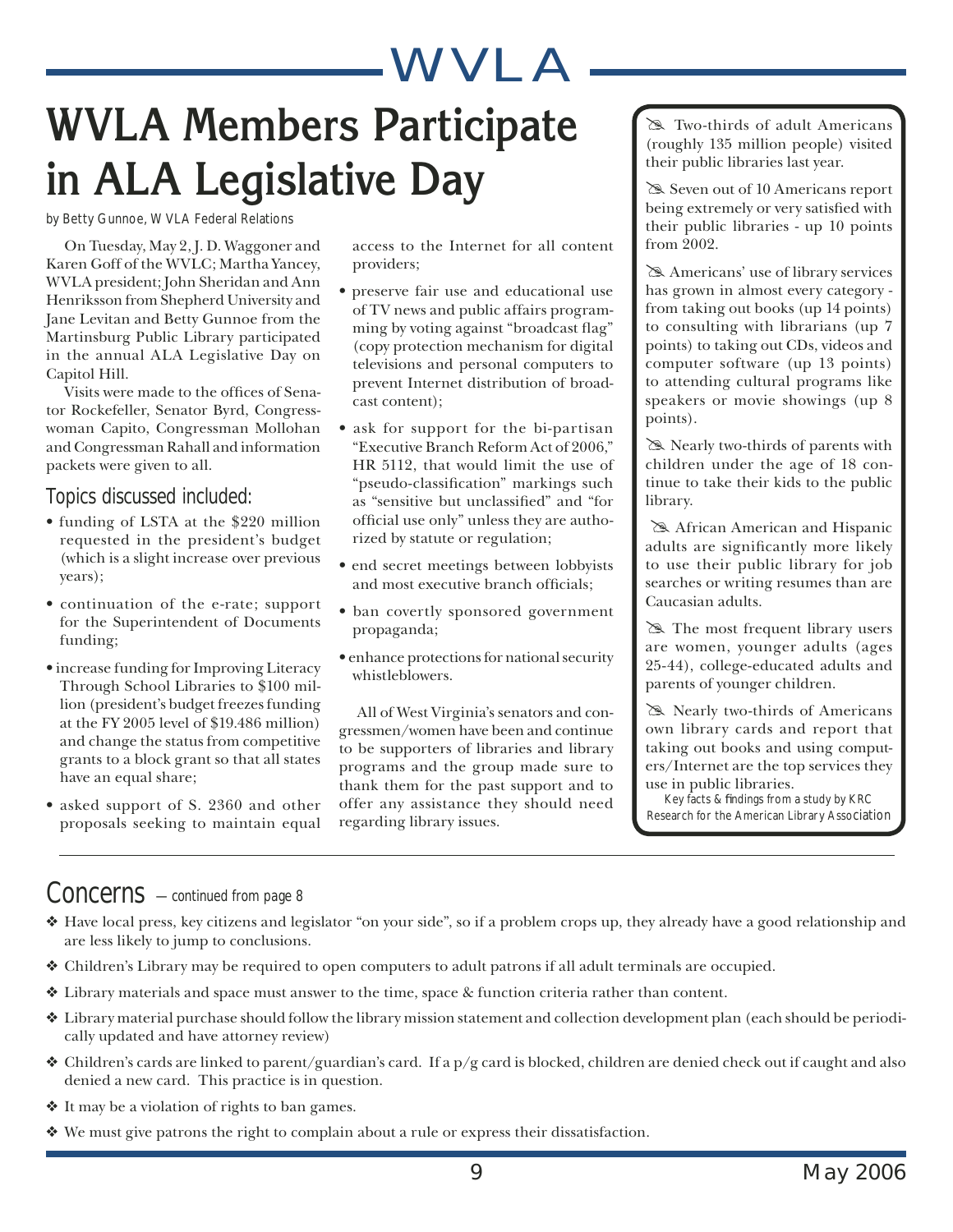# **MountainWhispers.com to release Audio Film of "When Miners March"**

#### by Steve Fesenmaier

Audio books are probably the fastest growing format in West Virginian and American public libraries. During the last fiscal year, West Virginia's 97 main libraries reported that they possessed 176,460 audio books, only slightly fewer than the 186,543 videos and DVDs. No one knows what part of the 7,726,052 items circulated last year were audio books, but every library director in the state has told me they are very popular, including here at the West Virginia Library Commission. These 97 libraries report spending \$594,470 on audios, videos, DVDs, and other non-print items.

Ross Ballard II, president of WV's only in-state audio book production company, MountainWhispers.Com, has been very busy this winter and spring, working on his dramatic version of William C. Blizzard's "When Miners March." It will be 7 audio disks plus a soundtrack CD of sixteen songs honoring miners. Songs on the special CD include ones by T. Paige Dalport, Elaine Purkey, Hazel Dickens, Mike Morningstar, and an Irish duo of Enda Cullen and Ian Smith.



The recent mine disasters have focused world attention again on West Virginia miners and their families. This new "audio movie" should be a

perfect way to remember their tragic past – and help educate your descendants so they know what has happened before. I hope every library and school in the state will buy a copy.

Unlike regular audio books, this "audio film" consists of reenactments of the events in the book. The limited edition of this "audio movie" will sell for \$24.95 and will be available at www.mountainWhispers.com or local books stores.

MountainWhispers.Com released its "audio movie" version of WV author Richard Curry's book, "Lost Highway," last fall. Virtually everyone who has listened to it has raved about its incredible depth, art, and faithfulness to the original.

MountainWhispers.com is also going to be releasing the audio books of Lee Maynard's classic books, "Crum" and "Screaming With the Cannibals." This spring they signed a contract to make an audio book of Ken Hechler's best-selling WWII book, "The Bridge at Remagen." Ross Ballard II and MountainWhispers.com are finally doing what no one anywhere has – create "audio films" of WV books that are as entertaining and multi-layered as the classic radio shows. West Virginia librarians should support the only in-state audio book production company - one that specializes in doing the highest quality audio books of some of its most famous authors.

### *When Miners March – The Battle of Blair Mountain Winners of the International Song Search competition Please note that the personal pronouns in the following list refers to Ross Ballard.*

- 1) "Death of a Mountain" sung by Ian Smith / written by Enda Cullen The artists are from Ireland. Email - endacullen@utvinternet.com -- iansmith1@eircom.net
- 2) "Coal Mining Woman" Hazel Dickens

Hazel has been wonderful in helping us with song choices and encouragement. She's given us the strength to try a project this large. (Web site- Rounder Records – www.Rounder.com)

- 3) "When Miners March" Mike Morningstar and Rick Roberts One of my favorite singer/songwriters is West Virginia's very own mountain culture ambassador. (Email - mstar@citynet.net)
- 4) "Underneath a Blackened Moon" Keith and Joan Pitzer Here is one of my favorite tracks on the soundtrack album. A very visual song, it relates a familiar story. (www.fallingmountain.com)

5) "Black Lung" – Jared Clifton and the Radio Nationals Jared grew up near Lost Creek, and like so many of us, he too left the state. Winding up in Seattle, WA he lends his Appalachian twang and guitar skills to a great band in the Northwest called The Radio Nationals. If you like his rock ballad song of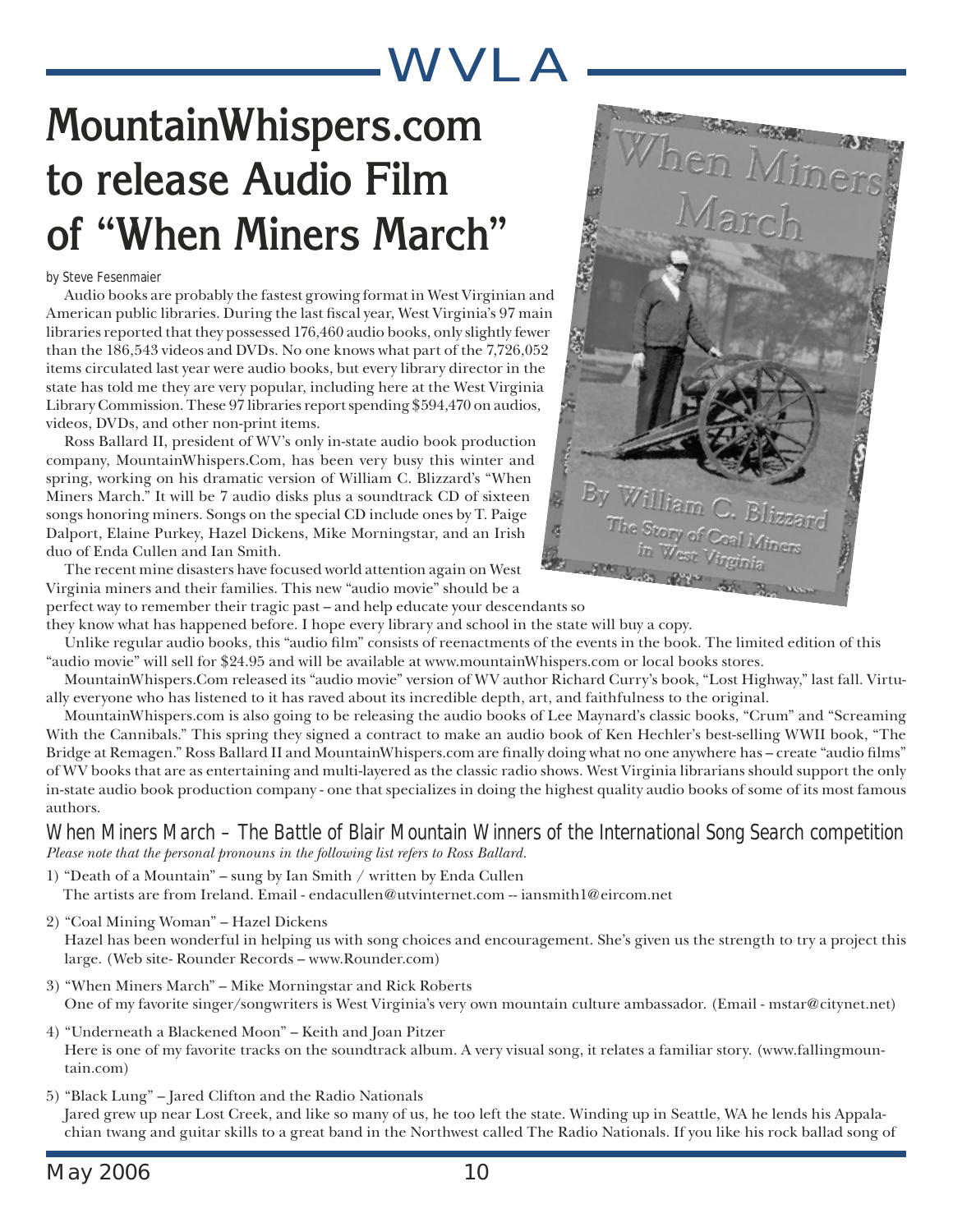music.com)

a miner's life, then go to www.CDBaby.com. (www.radionationals.com)

- 6) "Bloody Coal" Donnie Purnell Donnie adds his special skills and ability to write, sing, play banjo, whack a piece of steel and produce a new song that you would swear it was written during the time of the coal mine wars. I add my own effort singing backup. My part is 'hut!' and 'get that mule some hay'. I believe it's some of my best musical work. (FYI – River Recording Studio – riverrecording@msn.com)
- 7) "Who Will Watch the Home Place" sung by Elaine Purkey / written by Kate Long Here is a beautiful song written to reflect the sorrow of change and moving on. Elaine Purkey does this award winning tune justice with her passion for all things West Virginia. (FYI – kate\_long@hotmail.com)
- 8) "Company Town" Andrew McKnight

Like Keith Pitzer's, "Underneath a Blackened Moon" here's a song that tells a heck of a story in just over 3 minutes. The guitar work is superb, Andrew's voice rock solid, and his mastery of the storytelling genre is quite evident in this song. The power as a cross-generational piece is evident here as I've recently been told by my 18-year old daughter, Annie, that Andrew is her new favorite singer/songwriter. (www.fallingmountain.com)

9) "The Pearl" – T. Paige Dalporto

### **INNOVATION IS TO TECHNOLOGY LIKE PALINET IS TO MID-ATLANTIC LIBRARIES… ONE CAN ONLY ENHANCE THE SUCCESS OF THE OTHER! \* COOPERATIVE PURCHASING** ✫ EDUCATION PROGRAMS ✫ OCLC SERVICES **\* CONSULTING SERVICES PALINET'S TECHNOLOGY, TRAINING, SERVICES, AND EXCEPTIONAL CUSTOMER SERVICE… ENHANCING THE SUCCESS OF MID-ATLANTIC LIBRARIES SINCE 1936!** *Join Today!* Phone: 800.233.3401<br>E-mail: palinet@palinet.org  $W_{\text{ph}}$ : www.palinet.org  $W = W \cup W$ Celebrating 70 Years of  $1936 - 2006$

A piece that is at once both a song of defiance and tribute, Paige has found his voice. (Tpaigeme@aol.com)

- 10) "Oh Freedom" sung by David LaFleur / written by John L. Handcox (1937) What David has done is to bring the true spiritually of the song's meaning to a new audience. He allows us to hear an emboldened message; be comforted in the knowledge that doing something, anything, to help plight of a tortured people can free the soul of life's regrets. (www.davidlafleur-
- 11) "Redneck War" sung by Ron Short / written by Ron Short and Sandy Shortridge Wow, what can I say? I do so love this song. I can be feeling lower than a snake's belly in a wagon rut, but put this song on and in a few minutes, I catch a second wind and then I'm feeling very proud of my coal mining heritage. (jrshort@ bellatlantic.net)
- 12) "The Church Bells at Sago" T. Paige Dalporto Here is the song that captures so much emotion, so much pain, and so much of the tragic story of what happened on that terrible day. (Tpaigeme@aol.com)
- 13) "A Coal Miner's Grave" sung by John Lilly / written by Hazel Dickens From his "Last Chance to Dance" CD, John Lilly lends us his unique vocal and guitar abilities with a fine rendition of a Hazel Dickens classic. The song is a reminder that we should honor those upon whose shoulders we stand. When Labor Day rolls around again this year, we should take a minute to say a little prayer for the hero coal miner of yesterday. (www.JohnLillyMusic.com)
- 14) "The West Virginia Hills" sung by Melvin Leon Harris / written by Mrs. Ellen King

Melvin was nearing his 100th birthday when during one of our many interviews at the McDowell Continuous Care Center, I ask him if he knew the song. He straightened up in his chair, cleared his voice and let it fly. Months later in the studio, I would have one of WV's best fiddle players, Leonard Carpenter, back up the effort with his talent. Melvin was both a coal miner and a teacher. I would be Melvin's last student. I hope he's looking down and smiling on this project. "I miss our talks, Melvin". (1902 – 2004) (www.newrivergorge.com/If They Loved You.htm)

- 15) "Ma Blizzard" T. Paige Dalporto In a book heralding Bill Blizzard as a UMW leader, this song reminds us where he got his bravery, his mother. She and other women took up crow bars, the only weapons they had to stop an armored train sent to kill the striking miners of Paint Creek. (flatridge@wirefire.com)
- 16) "Keepers of the Mountains" Elaine Purkey Elaine finished writing this poignant song on the way to record it. It's that fresh. You are hearing her sing it for the first time.